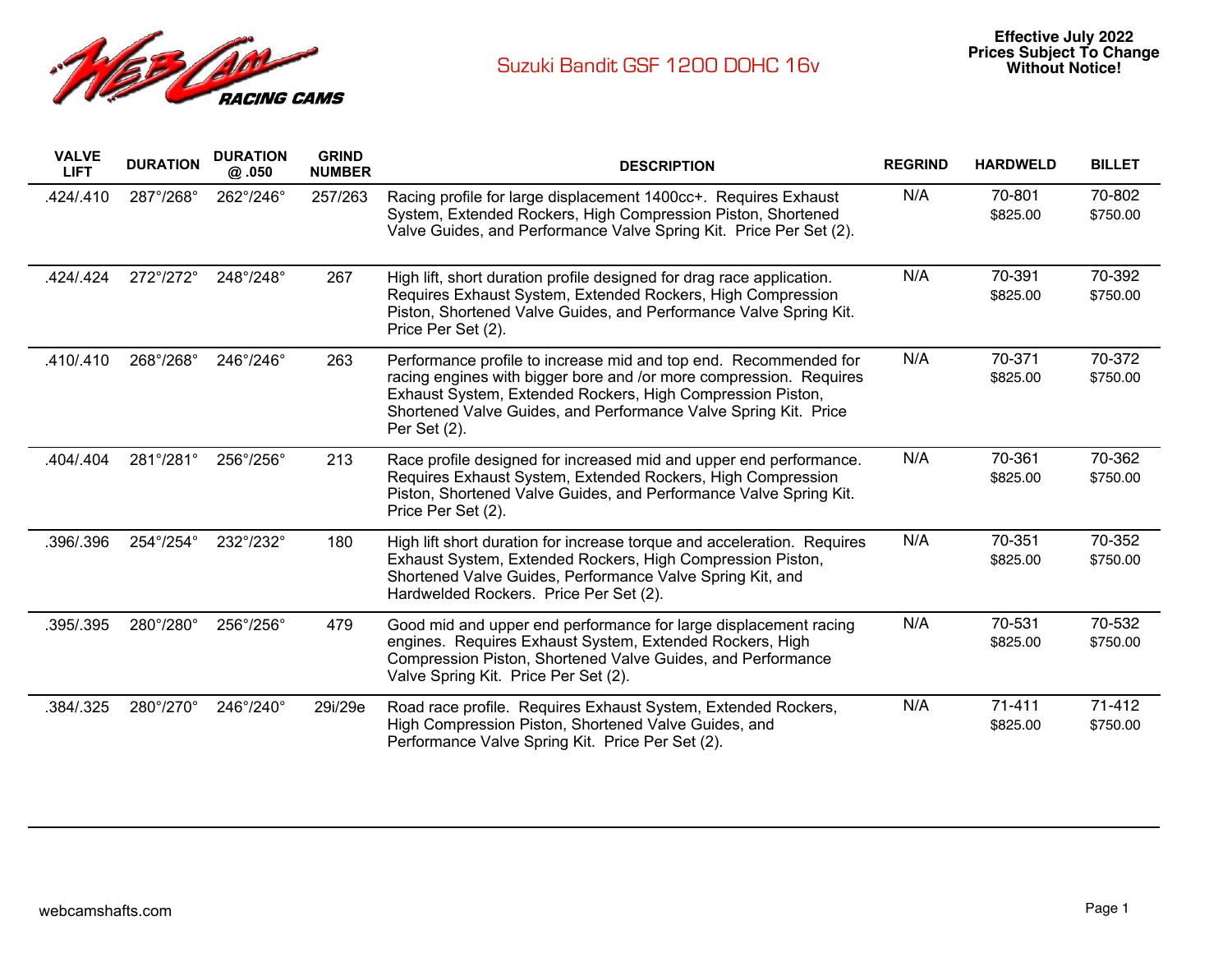

| <b>VALVE</b><br><b>LIFT</b> | <b>DURATION</b>           | <b>DURATION</b><br>@ .050 | <b>GRIND</b><br><b>NUMBER</b> | <b>DESCRIPTION</b>                                                                                                                                                                                                                  | <b>REGRIND</b>  | <b>HARDWELD</b>    | <b>BILLET</b>            |
|-----------------------------|---------------------------|---------------------------|-------------------------------|-------------------------------------------------------------------------------------------------------------------------------------------------------------------------------------------------------------------------------------|-----------------|--------------------|--------------------------|
| .379/.379                   | 281°/281°                 | 256°/256°                 | 202                           | Good mid and upper end performance for large displacement racing<br>engines. Requires Exhaust System, Extended Rockers, High<br>Compression Piston, Shortened Valve Guides, and Performance<br>Valve Spring Kit. Price Per Set (2). | N/A             | 70-381<br>\$825.00 | 70-382<br>\$750.00       |
| .379/.370                   | 281°/270°                 | 256°/246°                 | 202/236                       | Good mid and upper end performance for large displacement racing<br>engines. Requires Exhaust System, Extended Rockers, High<br>Compression Piston, and Performance Valve Spring Kit. Price Per<br>Set (2).                         | N/A             | 71-401<br>\$825.00 | 71-402<br>\$750.00       |
| .370/.370                   | $270^{\circ}/270^{\circ}$ | 246°/246°                 | 236                           | Improves mid and upper end performance for mild track / strip.<br>Requires Exhaust System, Hardwelded Rockers, High Compression<br>Piston, and Performance Valve Spring Kit. Price Per Set (2).                                     | N/A<br>\$530.00 | 70-331<br>\$825.00 | 70-332<br>\$750.00       |
| .370/.330                   | 270°/266°                 | 246°/240°                 | 236/223                       | Offers increased mid and upper end power for 750cc road racing.<br>Requires Exhaust System, Hardwelded Rockers, and Performance<br>Valve Spring Kit. Price Per Set (2).                                                             | N/A<br>\$530.00 | 70-341<br>\$825.00 | 70-342<br>\$750.00       |
| .362/.330                   | 255°/265°                 | 230°/240°                 | 453/223                       | Turbo profile increases performance throughout the RPM. Requires<br>Exhaust System, Hardwelded Rockers, and Performance Valve<br>Spring Kit. Price Per Set (2).                                                                     | N/A             | 70-791<br>\$825.00 | 70-792<br>\$750.00       |
| .330/.330                   | 266°/266°                 | 240°/240°                 | 223                           | Bolt in performance cams for stock 750cc. Requires Exhaust<br>System, and Hardwelded Rockers. Price Per Set (2).                                                                                                                    | N/A<br>\$530.00 | 70-191<br>\$825.00 | 70-192<br>\$750.00       |
| Cam Gear, Adjustable        |                           |                           |                               | Use with all WEB CAM profiles for precise engine tuning. Fits Bandit<br>1200. Price Per Set (2).                                                                                                                                    |                 |                    | <b>CG-S01</b><br>\$72.00 |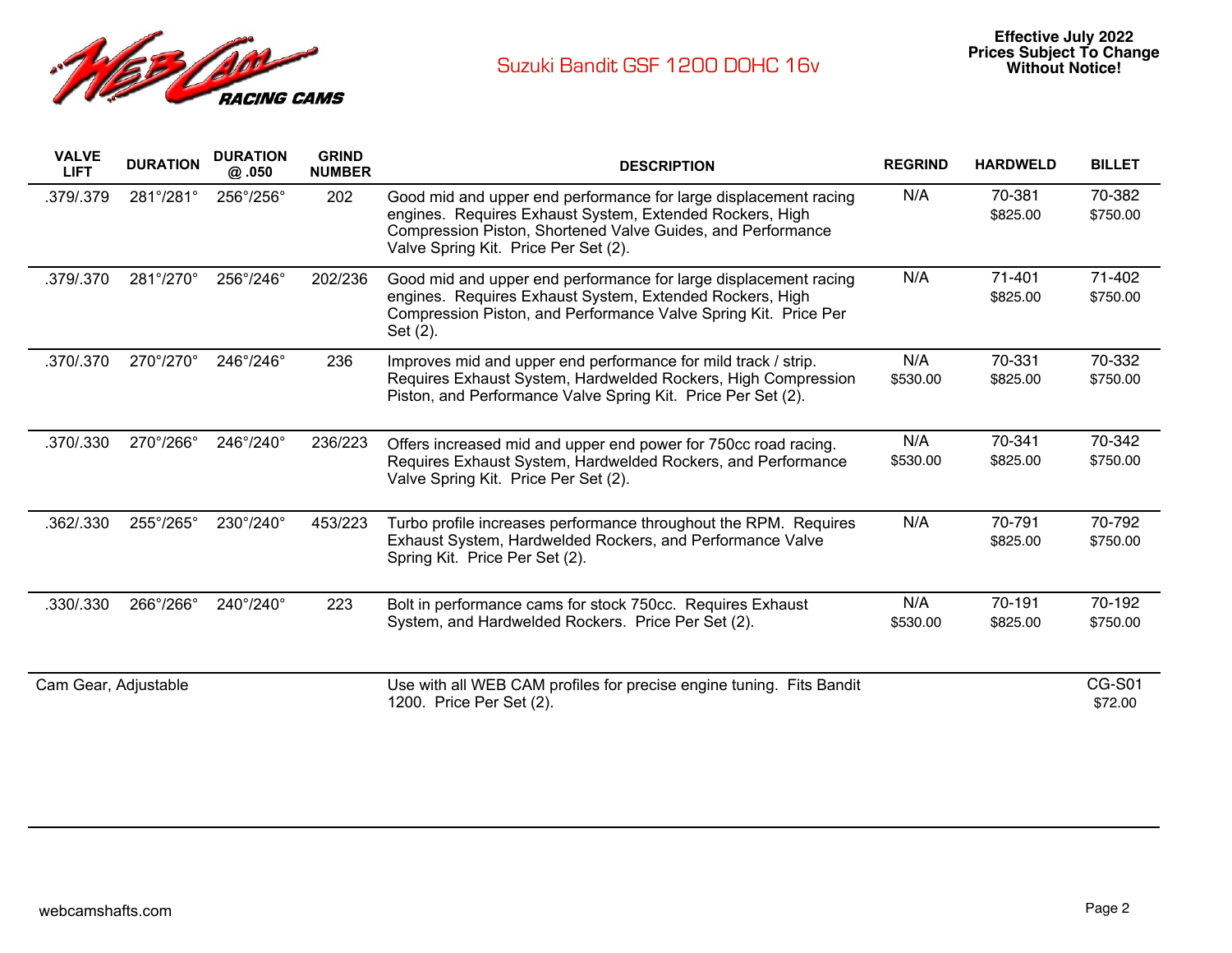

| <b>VALVE</b><br><b>LIFT</b> | <b>DURATION</b>                   | <b>DURATION</b><br>@ .050 | <b>GRIND</b><br><b>NUMBER</b> | <b>DESCRIPTION</b>                                                                                                                                                                                                   | <b>REGRIND</b> | <b>HARDWELD</b> | <b>BILLET</b>             |
|-----------------------------|-----------------------------------|---------------------------|-------------------------------|----------------------------------------------------------------------------------------------------------------------------------------------------------------------------------------------------------------------|----------------|-----------------|---------------------------|
|                             | Chain Tensioner, Manual           |                           |                               | CNC machined from billet alloy to exact tolerances for perfect fit. This<br>tensioner can not back out allowing the cam chain to jump the<br>sprockets as the auto adjusters have been known to do. Price<br>(Each). |                |                 | CT-S03<br>\$56.25         |
|                             | Rocker Arm Hardwelded             |                           |                               | We will hardweld and precision grind your worn out / new rockers for<br>a longer wearing surface. Recommended with ALL profiles. Price<br>(Each).                                                                    |                |                 | <b>HR-S11</b><br>\$72.00  |
|                             | Rocker Arm, Extended Hardwelded   |                           |                               | We will hardweld and precision grind your worn out / new rockers for<br>a longer wearing surface. Recommended with ALL profiles. These<br>rockers have been extended to accept high lift profiles. Price (Each).     |                |                 | <b>ER-S11</b><br>\$83.00  |
| Rocker Arm, Core            |                                   |                           |                               | Please specify year and model when ordering. Price (Each).                                                                                                                                                           |                |                 | <b>RC-S01</b><br>\$79.00  |
|                             | Adjusting Screws, Extended        |                           |                               | Some cams have a reduced base circle size and do not require<br>longer adjusting screws. Kit includes adjusting tool. Price Per Set<br>(16).                                                                         |                |                 | <b>AS-S00</b><br>\$105.00 |
|                             | Retainers, Titanium (Kibblewhite) |                           |                               | Fits GSXR 750 / 1100. Use with VS-S30. Light weight CNC<br>machined. Price Per Set (16).                                                                                                                             |                |                 | <b>RT-S14</b><br>\$265.00 |
| Valve Springs Only          |                                   |                           |                               | Performance dual valve springs. Can be used with stock retainers or<br>RT-S14. OK to .440" Lift. Price Per Set (16).                                                                                                 |                |                 | <b>VS-S30</b><br>\$165.00 |